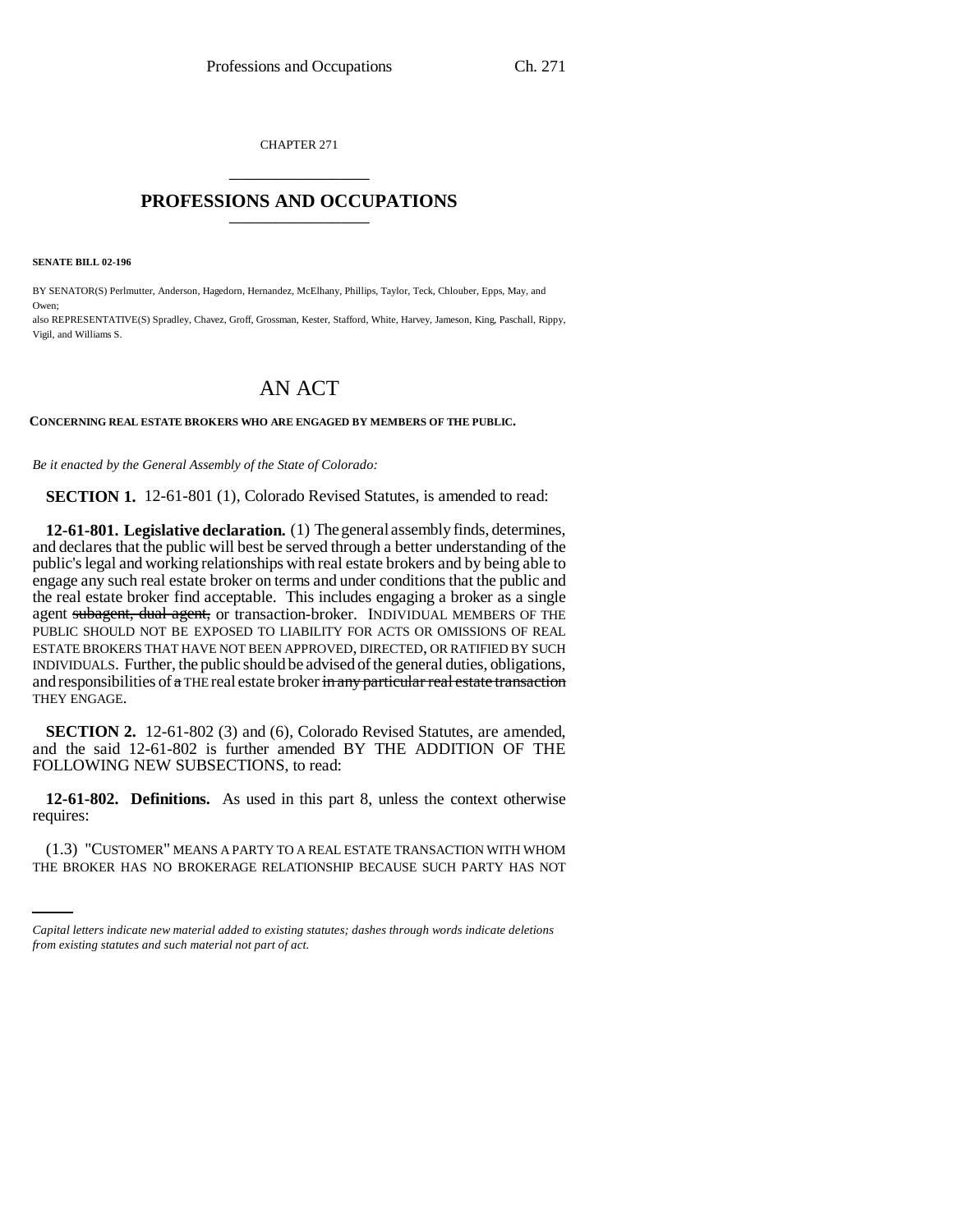ENGAGED OR EMPLOYED A BROKER.

(1.5) "DESIGNATED BROKER" MEANS AN EMPLOYING BROKER OR EMPLOYED BROKER WHO IS DESIGNATED IN WRITING BY AN EMPLOYING BROKER TO SERVE AS A SINGLE AGENT OR TRANSACTION-BROKER FOR A SELLER, LANDLORD, BUYER, OR TENANT IN A REAL ESTATE TRANSACTION. "DESIGNATED BROKER" DOES NOT INCLUDE A REAL ESTATE BROKERAGE FIRM THAT CONSISTS OF ONLY ONE LICENSED NATURAL PERSON.

(3) "Limited agent" means an agent whose duties and obligations to a principal are only those set forth in section 12-61-804 OR 12-61-805, or  $12$ -61-806, with any additional duties and obligations agreed to pursuant to section 12-61-803 (5).

"Transaction-broker" means a broker who assists one or more parties throughout a contemplated real estate transaction with communication, interposition, advisement, negotiation, contract terms, and the closing of such real estate transaction without being an agent or advocate for the interests of any party to such transaction. Upon agreement in writing pursuant to section 12-61-803 (2)  $(a)$  or a written disclosure pursuant to section 12-61-808 (2) (d), a transaction-broker may become a single agent. subagent, or dual agent.

**SECTION 3.** 12-61-803 (1), (2), (3), and (4), Colorado Revised Statutes, are amended, and the said 12-61-803 is further amended BY THE ADDITION OF THE FOLLOWING NEW SUBSECTIONS, to read:

**12-61-803. Relationships between brokers and the public.** (1) When engaged in any of the activities enumerated in section  $12-61-101(2)$  or (3), a broker may act in any transaction as a single agent, subagent, dual agent, or transaction-broker. The broker's general duties and obligations arising from that relationship shall be disclosed to the seller and the buyer or to the landlord and the tenant pursuant to section 12-61-808.

(2) A broker shall be considered a transaction-broker unless A SINGLE AGENCY RELATIONSHIP IS ESTABLISHED THROUGH A WRITTEN AGREEMENT BETWEEN THE BROKER AND THE PARTY OR PARTIES TO BE REPRESENTED BY SUCH BROKER.

(a) A single agency or dual agency relationship is established through a written agreement between the broker and the party or parties to be represented by such broker; or

(b) A broker works with a buyer or tenant as a subagent of the seller or landlord by expressly agreeing with the seller or landlord to serve as a subagent or by impliedly agreeing to serve as a subagent by acting upon and thereby accepting an offer of subagency.

(3) A broker may work with a single party in separate transactions pursuant to different relationships including but not limited to selling one property as a seller's agent and working with that seller in buying another property as a transaction-broker OR buyer's agent, or subagent, BUT ONLY if the broker complies with this part 8 in establishing the relationships for each transaction.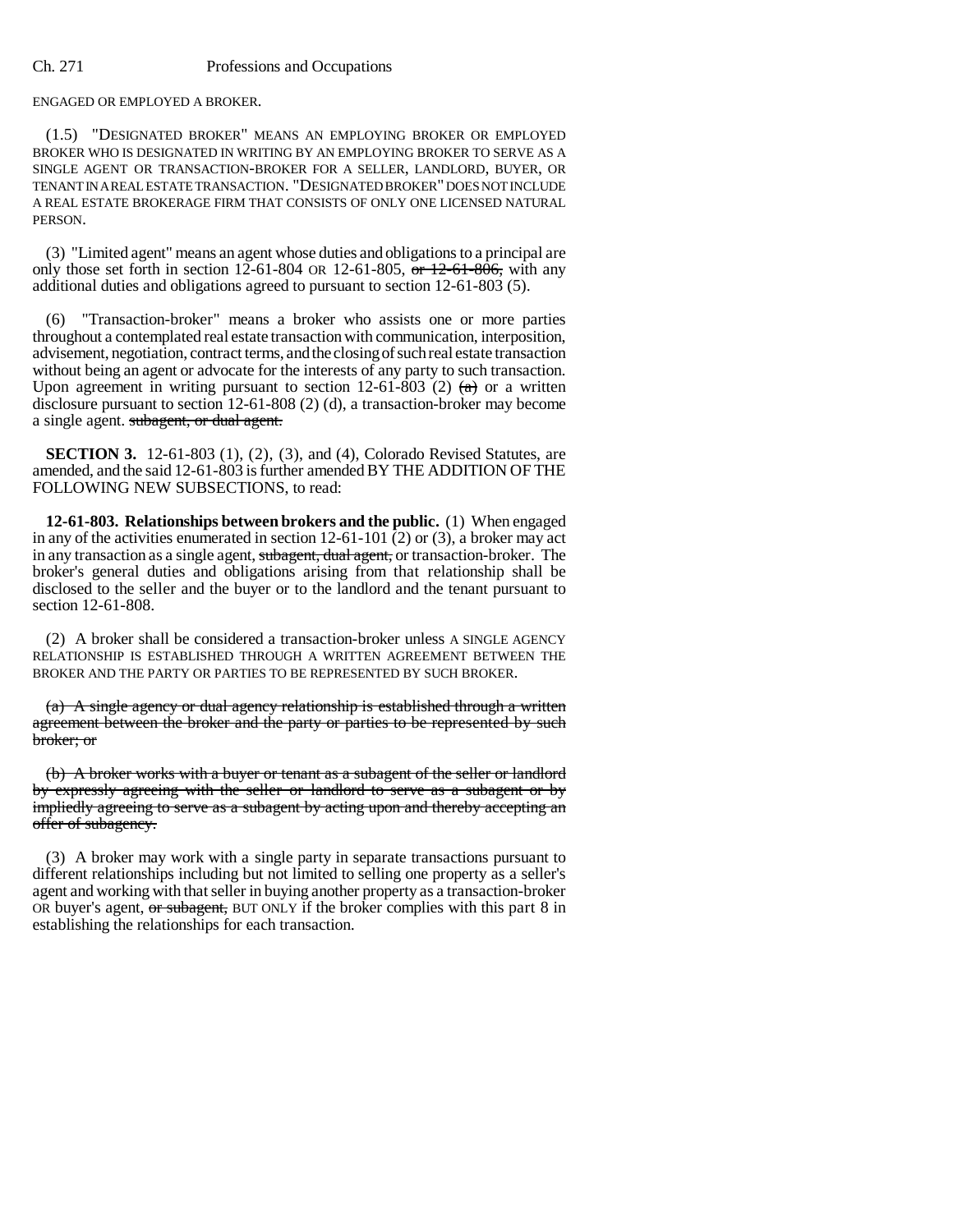(4) A broker  $\sigma$  salesperson licensed pursuant to part 1 of this article, whether acting as a single agent subagent, dual agent, or transaction-broker, may complete standard forms including those promulgated by the Colorado real estate commission and may advise the parties as to effects thereof if the broker or salesperson is performing the activities enumerated or referred to in subsection  $(2)$  or  $(3)$  of section 12-61-101 (2) OR (3) in the transaction in which the forms are to be used. In any such transaction, the broker shall advise the parties that the forms have important legal consequences and that the parties should consult legal counsel before signing such forms.

(6) (a) IF A REAL ESTATE BROKERAGE FIRM HAS MORE THAN ONE LICENSED NATURAL PERSON, THE EMPLOYING BROKER OR AN INDIVIDUAL BROKER EMPLOYED OR ENGAGED BY THAT EMPLOYING BROKER SHALL BE DESIGNATED TO WORK WITH THE SELLER, LANDLORD, BUYER, OR TENANT AS A DESIGNATED BROKER. THE EMPLOYING BROKER MAY DESIGNATE MORE THAN ONE OF ITS INDIVIDUAL BROKERS TO WORK WITH A SELLER, LANDLORD, BUYER, OR TENANT.

(b) THE BROKERAGE RELATIONSHIP ESTABLISHED BETWEEN THE SELLER, LANDLORD, BUYER, OR TENANT AND A DESIGNATED BROKER, INCLUDING THE DUTIES, OBLIGATIONS, AND RESPONSIBILITIES OF THAT RELATIONSHIP, SHALL NOT EXTEND TO THE EMPLOYING BROKER NOR TO ANY OTHER BROKER EMPLOYED OR ENGAGED BY THAT EMPLOYING BROKER WHO HAS NOT BEEN SO DESIGNATED AND SHALL NOT EXTEND TO THE FIRM, PARTNERSHIP, LIMITED LIABILITY COMPANY, ASSOCIATION, CORPORATION, OR OTHER ENTITY THAT EMPLOYS SUCH BROKER.

(c) A REAL ESTATE BROKER MAY HAVE DESIGNATED BROKERS WORKING AS SINGLE AGENTS FOR A SELLER OR LANDLORD AND A BUYER OR TENANT IN THE SAME REAL ESTATE TRANSACTION WITHOUT CREATING DUAL AGENCY FOR THE EMPLOYING REAL ESTATE BROKER, OR ANY BROKER EMPLOYED OR ENGAGED BY THAT EMPLOYING REAL ESTATE BROKER.

(d) AN INDIVIDUAL BROKER MAY BE DESIGNATED TO WORK FOR BOTH A SELLER OR LANDLORD AND A BUYER OR TENANT IN THE SAME TRANSACTION AS A TRANSACTION-BROKER FOR BOTH, AS A SINGLE AGENT FOR THE SELLER OR LANDLORD TREATING THE BUYER OR TENANT AS A CUSTOMER, OR AS A SINGLE AGENT FOR A BUYER OR TENANT TREATING THE SELLER OR LANDLORD AS A CUSTOMER, BUT NOT AS A SINGLE AGENT FOR BOTH. THE APPLICABLE DESIGNATED BROKER RELATIONSHIP SHALL BE DISCLOSED IN WRITING TO THE SELLER OR LANDLORD AND BUYER OR TENANT IN A TIMELY MANNER PURSUANT TO RULES PROMULGATED BY THE REAL ESTATE COMMISSION.

(e) A DESIGNATED BROKER MAY WORK WITH A SELLER OR LANDLORD IN ONE TRANSACTION AND WORK WITH A BUYER OR TENANT IN ANOTHER TRANSACTION.

(f) WHEN A DESIGNATED BROKER SERVES AS A SINGLE AGENT PURSUANT TO SECTION 12-61-804 OR 12-61-805, THERE SHALL BE NO IMPUTATION OF KNOWLEDGE TO THE EMPLOYING OR EMPLOYED BROKER WHO HAS NOT BEEN SO DESIGNATED.

(g) THE EXTENT AND LIMITATIONS OF THE BROKERAGE RELATIONSHIP WITH THE DESIGNATED BROKER SHALL BE DISCLOSED TO THE SELLER, LANDLORD, BUYER, OR TENANT WORKING WITH THAT DESIGNATED BROKER PURSUANT TO SECTION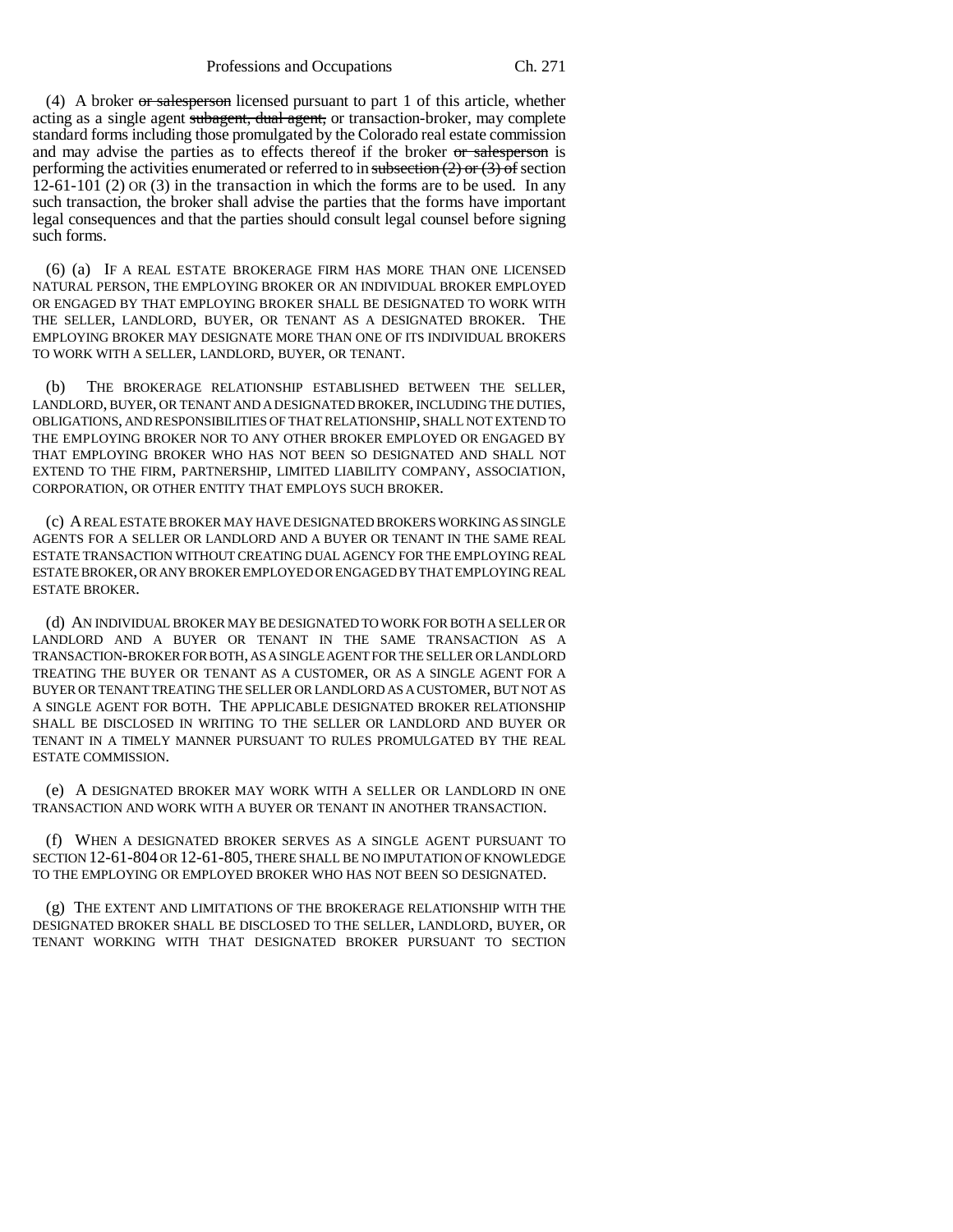12-61-808.

(7) NO SELLER, BUYER, LANDLORD, OR TENANT SHALL BE VICARIOUSLY LIABLE FOR A BROKER'S ACTS OR OMISSIONS THAT HAVE NOT BEEN APPROVED, DIRECTED, OR RATIFIED BY SUCH SELLER, BUYER, LANDLORD, OR TENANT.

(8) NOTHING IN THIS SECTION SHALL BE CONSTRUED TO LIMIT THE EMPLOYING BROKER'S OR FIRM'S RESPONSIBILITY TO SUPERVISE LICENSEES EMPLOYED BY SUCH BROKER OR FIRM NOR TO SHIELD SUCH BROKER OR FIRM FROM VICARIOUS LIABILITY.

**SECTION 4.** 12-61-804 (1) (c) (VII) and (5), Colorado Revised Statutes, are amended to read:

**12-61-804. Single agent engaged by seller or landlord.** (1) A broker engaged by a seller or landlord to act as a seller's agent or a landlord's agent is a limited agent with the following duties and obligations:

(c) To promote the interests of the seller or landlord with the utmost good faith, loyalty, and fidelity, including, but not limited to:

(VII) Informing the seller or landlord that such seller or landlord may SHALL NOT be vicariously liable for the acts of such seller's or landlord's agent THAT ARE NOT APPROVED, DIRECTED, OR RATIFIED BY SUCH SELLER OR LANDLORD. Or any subagent when the broker is acting within the scope of the agency relationship.

 $(5)$  (a) A seller or landlord may agree in writing with a seller's or landlord's agent that other brokers may be retained and compensated as subagents.

(b) Any broker acting as a subagent on the seller's or landlord's behalf shall be a limited agent with the obligations and responsibilities set forth in subsections (1), (2), (3), and (4) of this section. A DESIGNATED BROKER ACTING AS A SELLER'S OR LANDLORD'S AGENT MAY COOPERATE WITH OTHER BROKERS BUT MAY NOT ENGAGE OR CREATE ANY SUBAGENTS.

**SECTION 5.** 12-61-805 (1) (c) (VII), Colorado Revised Statutes, is amended, and the said 12-61-805 is further amended BY THE ADDITION OF THE FOLLOWING NEW SUBSECTIONS, to read:

**12-61-805. Single agent engaged by buyer or tenant.** (1) A broker engaged by a buyer or tenant to act as a buyer's or tenant's agent shall be a limited agent with the following duties and obligations:

(c) To promote the interests of the buyer or tenant with the utmost good faith, loyalty, and fidelity, including, but not limited to:

(VII) Informing the buyer or tenant that such buyer or tenant may SHALL NOT be vicariously liable for the acts of such buyer's or tenant's agent when such agent is acting within the scope of the agency relationship THAT ARE NOT APPROVED, DIRECTED, OR RATIFIED BY SUCH BUYER OR TENANT;

(5) A BROKER ACTING AS A BUYER'S OR TENANT'S AGENT OWES NO DUTY TO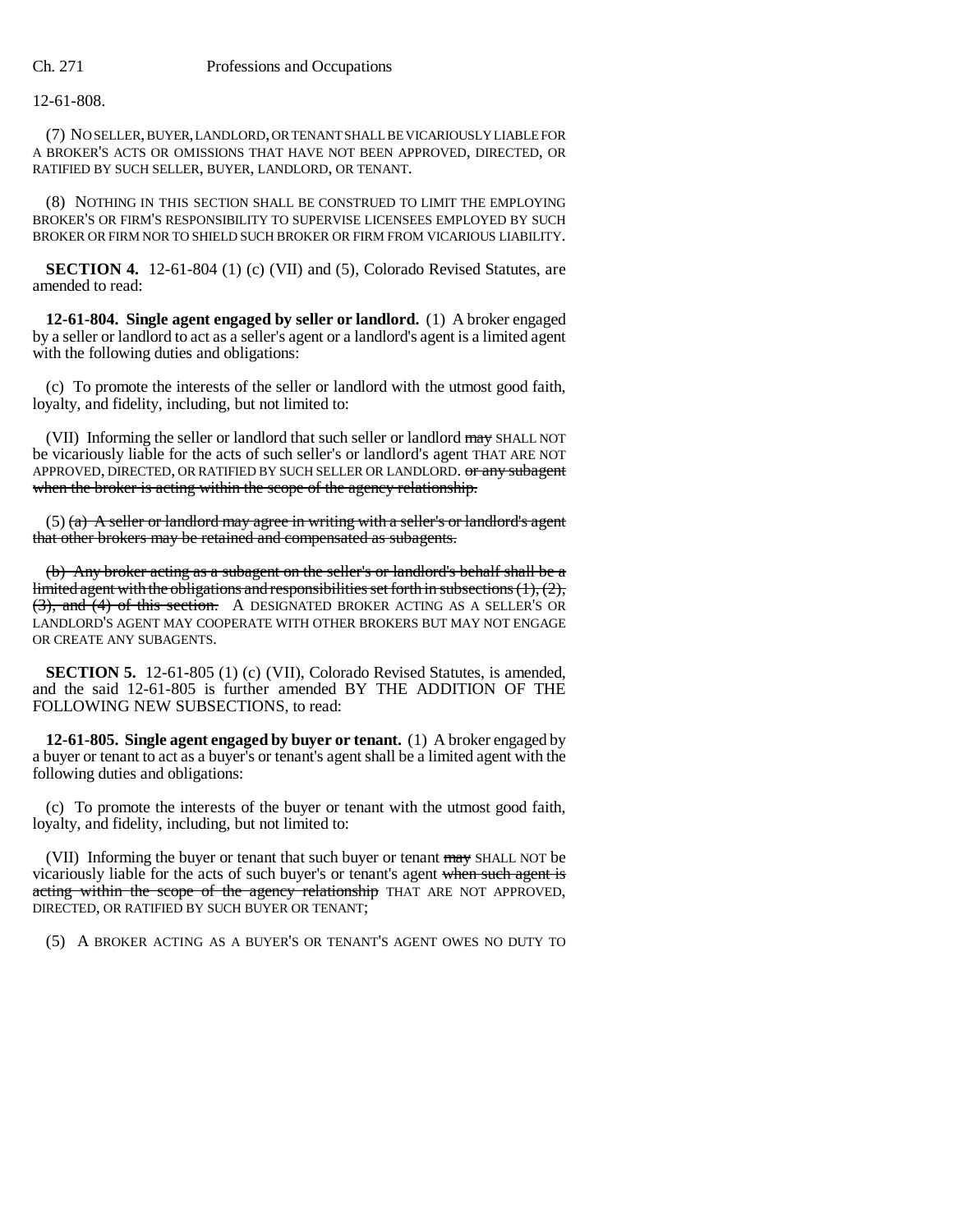CONDUCT AN INDEPENDENT INSPECTION OF THE PROPERTY FOR THE BENEFIT OF THE BUYER OR TENANT AND OWES NO DUTY TO INDEPENDENTLY VERIFY THE ACCURACY OR COMPLETENESS OF STATEMENTS MADE BY THE SELLER, LANDLORD, OR INDEPENDENT INSPECTORS; EXCEPT THAT NOTHING IN THIS SUBSECTION (5) SHALL BE CONSTRUED TO LIMIT THE BROKER'S DUTIES AND OBLIGATIONS IMPOSED PURSUANT TO SUBSECTION (1) OF THIS SECTION.

(6) A BROKER ACTING AS A BUYER'S OR TENANT'S AGENT MAY COOPERATE WITH OTHER BROKERS BUT MAY NOT ENGAGE OR CREATE ANY SUBAGENTS.

**SECTION 6.** 12-61-806, Colorado Revised Statutes, is amended to read:

**12-61-806. Dual agent.** (1) A broker may act as a SHALL NOT ESTABLISH dual agent only with the informed consent of all parties to the transaction. Such informed consent shall be evidenced by a written agreement pursuant to section  $12{\text -}61{\text -}808(2)$ (e). The seller and buyer or the landlord and tenant shall be informed that they may both be vicariously liable for the acts of the dual agent when such agent is acting within the scope of the dual agency relationship AGENCY WITH ANY SELLER, LANDLORD, BUYER, OR TENANT.

(2) A dual agent shall be a limited agent for both the seller and buyer or the landlord and tenant and shall have the duties and obligations required by sections 12-61-804 and 12-61-805 unless otherwise provided for in this section.

(3) Except as provided for in subsections  $(4)$  and  $(5)$  of this section, a dual agent may disclose any information to one party that such agent gains from the other party if such information is relevant to the transaction or party.

(4) The following information shall not be disclosed by a dual agent without the informed written consent of the parties to the proposed transaction:

(a) That a buyer or tenant is willing to pay more than the purchase price or lease rate offered for the property;

(b) That a seller or landlord is willing to accept less than the asking price or lease rate for the property;

(c) What the motivating factors are for any party buying, selling, or leasing the property;

(d) That a seller, buyer, landlord, or tenant will agree to financing terms other than those offered; and

(e) Any facts or suspicions regarding circumstances which may psychologically impact or stigmatize any real property pursuant to section 38-35.5-101, C.R.S.

 $(5)$  (a) A dual agent shall not disclose to one party information made confidential by statute, regulation, or instructions from the other party except for information required to be disclosed pursuant to sections  $12-61-804$  (3) and  $12-61-805$  (3).

(b) No cause of action by any person shall arise against a dual agent for making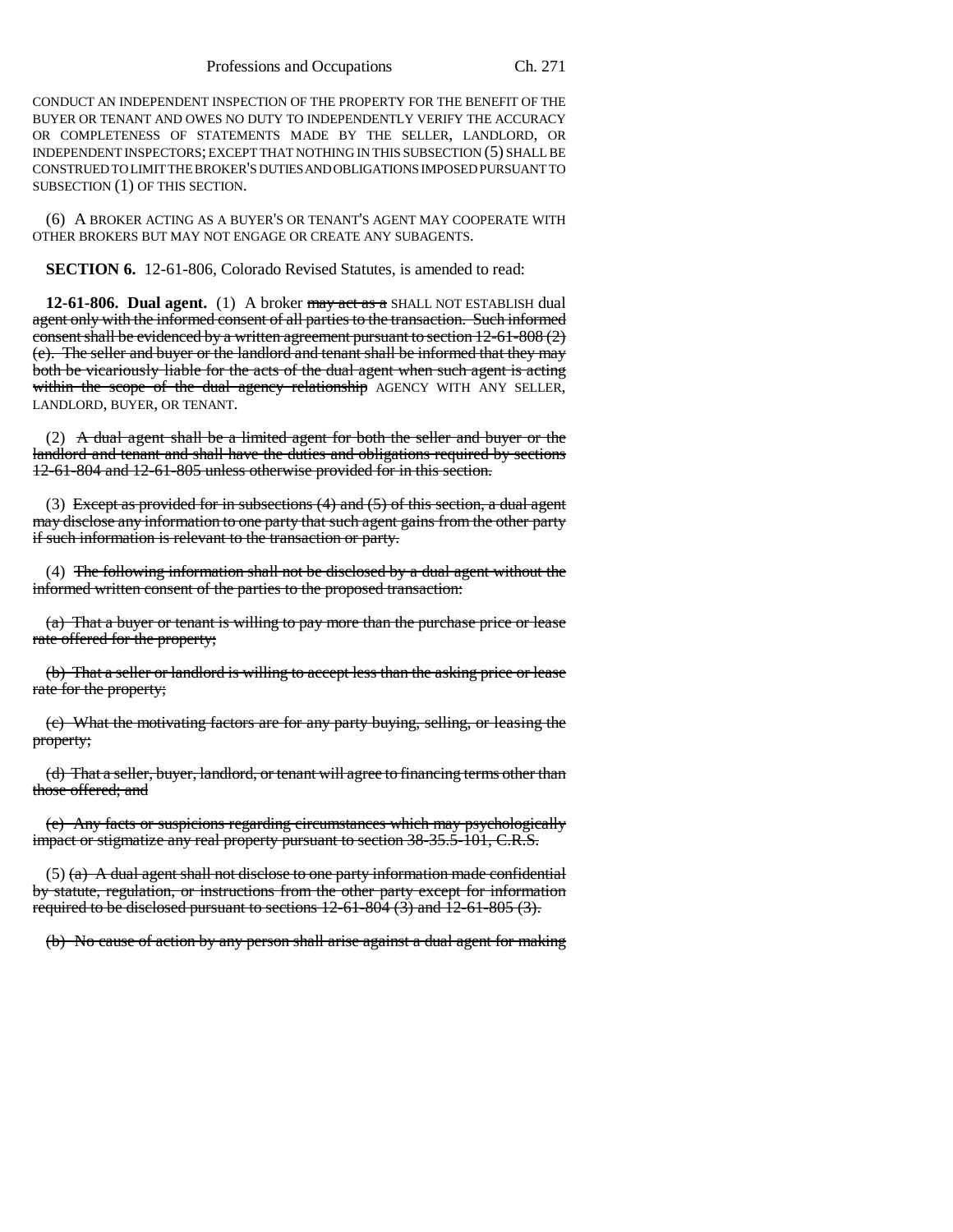any required disclosure.

(c) A dual agent does not terminate the dual agency relationship by making any required disclosure.

(6) In a dual agency relationship there shall be no imputation of knowledge or information between any party and the dual agent or among persons within an entity engaged as a dual agent.

**SECTION 7.** 12-61-807 (6) (d) and (8), Colorado Revised Statutes, are amended to read:

**12-61-807. Transaction-broker.** (6) A transaction-broker may do the following without breaching any obligation or responsibility:

(d) Serve as a single agent subagent, or dual agent OR TRANSACTION-BROKER for the same or for different parties in other real estate transactions.

(8) A transaction-broker may cooperate with other brokers but shall not engage OR CREATE any subagents.

**SECTION 8.** 12-61-808 (1) (a), (1) (b), (1) (c), (2) (b), (2) (c), (2) (d) (I), and (2) (e), Colorado Revised Statutes, are amended, and the said 12-61-808 (2) is further amended BY THE ADDITION OF A NEW PARAGRAPH, to read:

**12-61-808. Broker disclosures.** (1) (a) Any person, firm, partnership, limited liability company, association, or corporation acting as a broker shall adopt a written office policy which THAT identifies and describes the relationships in which such broker may engage with any seller, landlord, buyer, or tenant as part of any real estate brokerage activities OFFERED TO THE PUBLIC BY SUCH BROKER.

(b) A broker shall not be required to offer or engage in any one or in all of the brokerage relationships enumerated in sections 12-61-804, to 12-61-805, OR 12-61-807.

(c) Written disclosures and written agreements required by subsection (2) of this section shall contain a statement to the seller, landlord, buyer, or tenant that different brokerage relationships are available which THAT include buyer agency, seller agency, subagency, or STATUS AS A transaction-broker. Should the seller, landlord, buyer, or tenant request information or ask questions concerning a brokerage relationship not offered by the broker pursuant to the broker's written office policy enumerated in subsection (1) (a) of this section, the broker shall provide to the party a written definition of that brokerage relationship which THAT has been promulgated by the Colorado real estate commission.

(2) (b) Prior to engaging in any of the activities enumerated in subsection  $(2)$  or  $(3)$  of section 12-61-101 (2) OR (3), a broker intending to establish a single agency relationship with a seller, landlord, buyer, or tenant shall enter into a written agency agreement with the party to be represented. Such agreement shall disclose the duties and responsibilities specified in section 12-61-804 or 12-61-805, as applicable. including a disclosure that the party to be represented may be vicariously liable for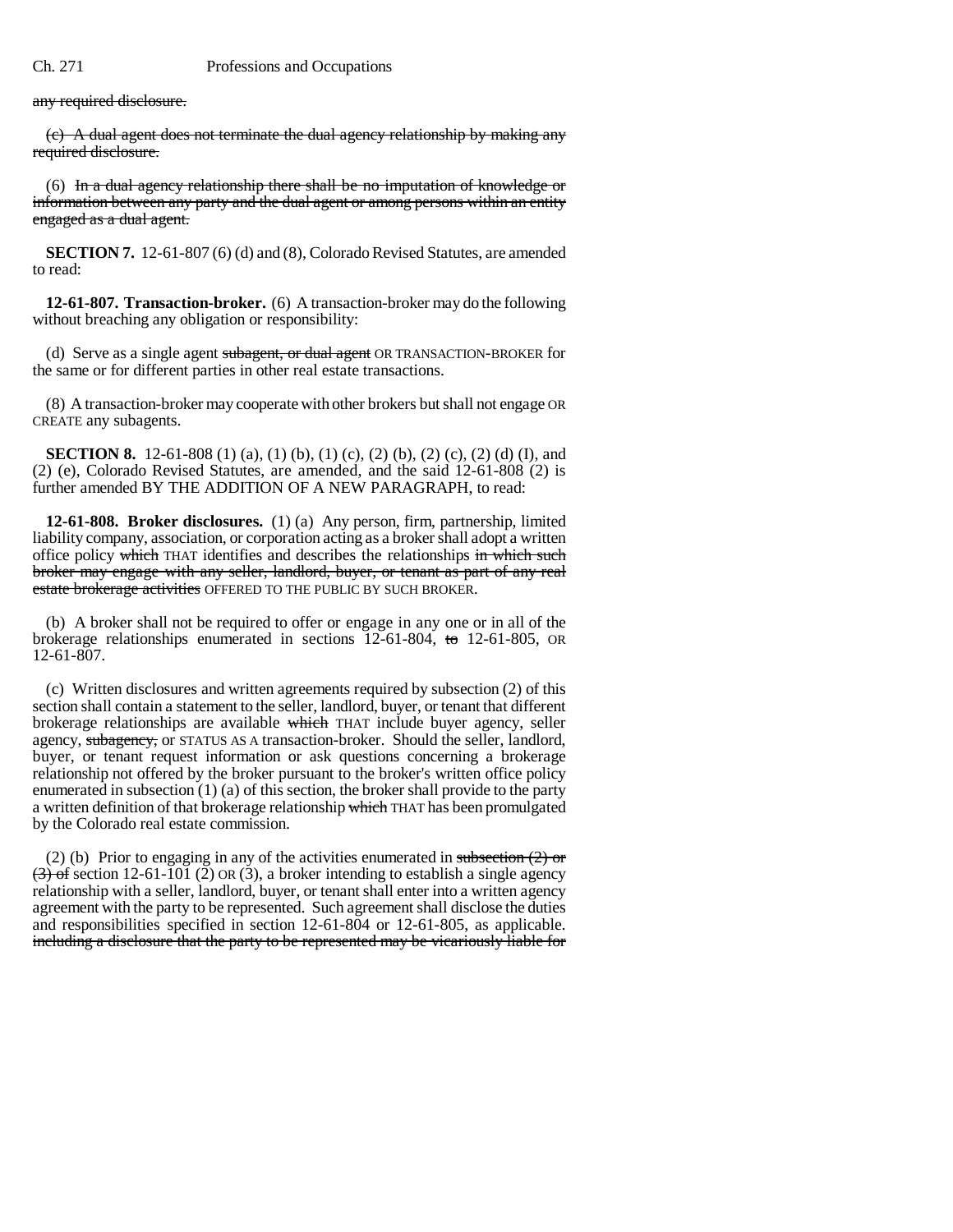the acts of the broker and of any subagents while such broker or subagent is acting within the scope of the agency relationship. Notice of the single agency relationship shall be furnished to any prospective party to the proposed transaction in a timely manner.

(c) Prior to engaging in any of the activities enumerated in subsection  $(2)$  or  $(3)$  of section 12-61-101, a seller's or landlord's agent shall execute a written agreement with the seller or landlord specifying whether an offer of subagency may be made to any other broker. Such agreement shall indicate that a seller or landlord may be held vicariously liable for the acts of any subagent.

(d) (I) Prior to engaging in any of the activities enumerated in subsection  $(2)$  or  $(3)$  $\sigma$ f section 12-61-101 (2) OR (3), a broker intending to work with a buyer or tenant as an agent or subagent of the seller OR LANDLORD shall provide a written disclosure to such buyer or tenant which THAT shall contain the following:

(A) A statement that the broker is an agent for the seller or landlord and is not an agent for the buyer or tenant; unless the broker enters into a written agreement to act as a buyer's or tenant's agent;

 $(B)$  A list of the tasks that the agent acting as a subagent intends to perform FOR THE SELLER OR LANDLORD with the buyer or tenant; and

(C) A statement that the buyer or tenant shall not be vicariously liable for the acts of the agent when acting as a subagent UNLESS THE BUYER OR TENANT APPROVES, DIRECTS, OR RATIFIES SUCH ACTS.

(e) A broker intending to act as a dual agent shall obtain the written agreement of the seller and buyer or landlord and tenant permitting the broker to serve as a dual agent in the proposed transaction. Such agreement shall disclose and include a recitation of the responsibilities and obligations required pursuant to section 12-61-806. Such agreement shall also state that the seller and buyer or landlord and tenant can both be held vicariously liable for the acts of a dual agent when such agent is acting within the scope of the dual agency relationship.

(g) (I) PRIOR TO ENGAGING IN ANY OF THE ACTIVITIES ENUMERATED IN SECTION 12-61-101 (2) OR (3), THE SELLER, BUYER, LANDLORD, OR TENANT SHALL BE ADVISED IN ANY WRITTEN AGREEMENT WITH A BROKER THAT THE BROKERAGE RELATIONSHIP EXISTS ONLY WITH THE DESIGNATED BROKER, DOES NOT EXTEND TO THE EMPLOYING BROKER OR TO ANY OTHER BROKERS EMPLOYED OR ENGAGED BY THE EMPLOYING BROKER WHO ARE NOT SO DESIGNATED, AND DOES NOT EXTEND TO THE BROKERAGE COMPANY.

(II) NOTHING IN THIS PARAGRAPH (g) SHALL BE CONSTRUED TO LIMIT THE EMPLOYING BROKER'S OR FIRM'S RESPONSIBILITY TO SUPERVISE LICENSEES EMPLOYED BY SUCH BROKER OR FIRM NOR TO SHIELD SUCH BROKER OR FIRM FROM VICARIOUS LIABILITY.

**SECTION 9.** 12-61-809 (2) (a), Colorado Revised Statutes, is amended to read:

**12-61-809. Duration of relationship.** (2) (a) Except as otherwise agreed to in